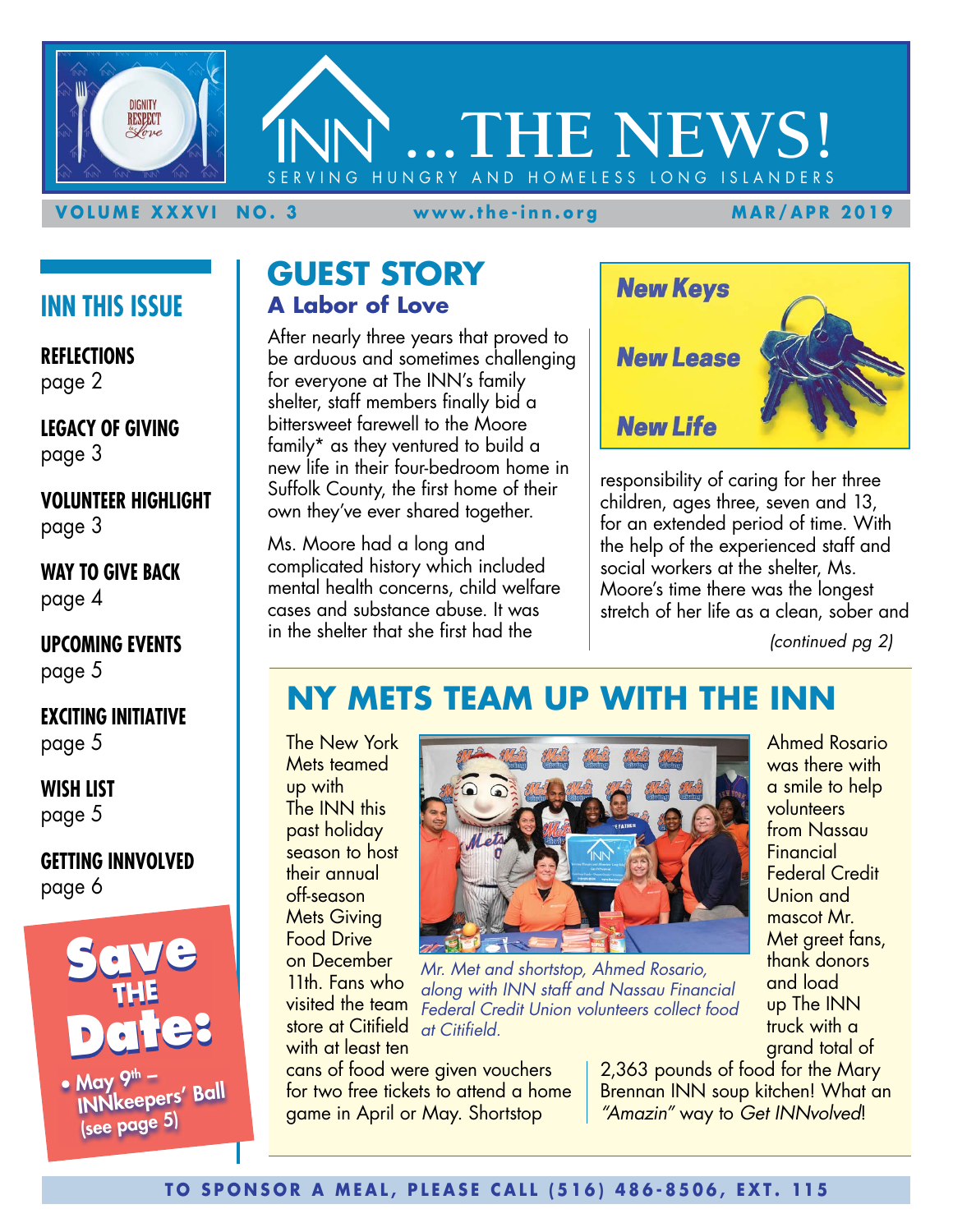

*Jean Kelly, Executive Director* 

# **REFLECTIONS**

When all is said and done ... *transformation!*

As The INN enters its 36th year on Long Island, serving those who are hungry and homeless is still a challenge and a horrible, though often hidden, reality.

Fortunately, thanks to the Center for Transformative Change (CTC), located next to the Mary Brennan INN soup kitchen in Hempstead, we are now able to see many homeless men and women slowly accept help and receive the housing, jobs and benefits they are so in need of and equally deserve.

What is amazing to witness is both the visual and emotional transformation that takes place when individuals return to living indoors and are, for the first time in years, finally free from fear. Everyone looks ten to 20 years younger and their unique personalities blossom into their true selves.

For all who have offered your help, whether as a generous donor, a dedicated volunteer, staff or board member, or as a community partner, you have made these transformative changes in people's lives possible. For this, we shall remain forever thankful.

When we think of our own journey through life, we can see how the family we were born into largely determines our opportunities. We also realize that any one of us could have been born into very different circumstances. We are the fortunate ones.

When speaking with guests, we often remind them that it's just a "matter of chance." If the positions were reversed, we know they would be assisting us, the same as we are helping them. They always say a resounding "yes"! For a brief moment, that thought seems to offer them relief from their worries.

For those who have never been able to visit The INN in person, but send your support through financial contributions, we have heard many of you say, "I do the easy part. I just write a check." Well, you worked hard to earn that money and if you did not share it with us, there would be no food or shelters or soup kitchen or showers, because we couldn't turn on the lights, without you. Please take credit where credit is due. You have shown your kindness to complete strangers and truly transformed their lives. Thank you so much.

When all is said and done, we shall be judged on what we did for those in need in our midst. All your efforts make it possible for The INN to transform lives each day with courage and kindness. We remain inspired and encouraged to continue, knowing you are with us, in body or in spirit, through your thoughtfulness, understanding and your hearts filled with love. Please continue to take the best of care. You are truly precious beyond words.

With never-ending gratitude and love,

Jean Kelly, Executive Director

### **A Labor of Love** continued from pg 1

responsible parent. Her coping and life-management skills slowly developed; staff members never gave up or turned their backs on her, even when they experienced frustration with her case and were told that their expectations may have been too high.

With time and patience, INN staff, along with help from the Long Island Coalition for the Homeless,

worked together to make the dream of a permanent home come true for the Moore family. Along with their permanent housing, they also will continue to receive support through a permanent supportive housing program. Ms. Moore credits The INN for keeping her focused to achieve her family goals.

*\*Names have been changed to protect the privacy of INN guests*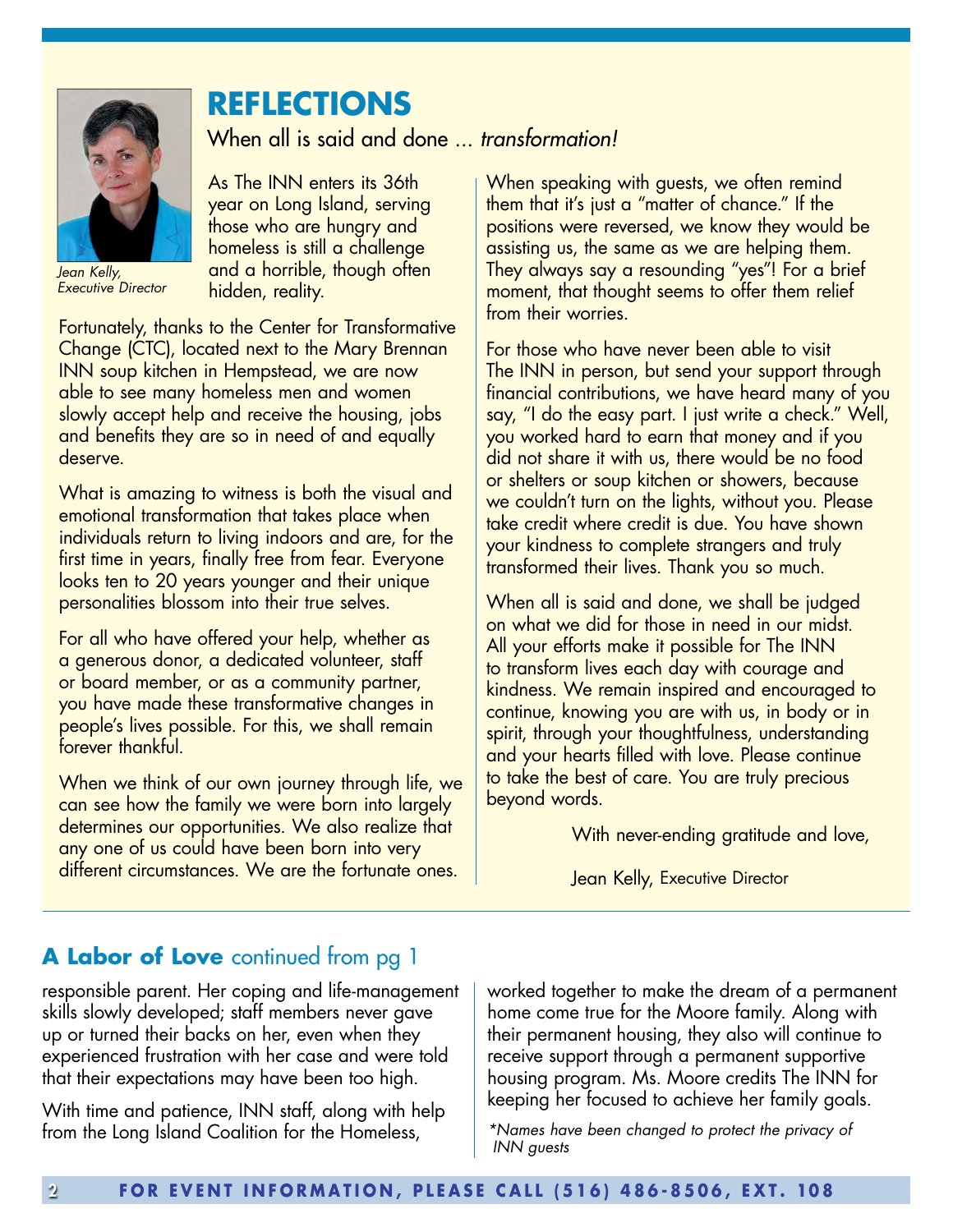# **A LEGACY OF GIVING**

Most people would jump at the opportunity to fly to the Caribbean for a weekend getaway. However, when Fara J. Smith was gifted a trip by her company, Gotham Technology Group, her heart led her in a different direction.

Smith recalled while growing up that her single mother of three had volunteered with The INN. Despite her mother's struggle to make ends meet, she still found there were others who needed help more than they did.

"I remember [my mom] collecting coats and going with a group from her company to hand out warm clothes and food through an organization called The INN."

Smith never forgot her mother's charity work with The INN. That legacy of love and giving inspired Smith to choose to help those less fortunate. She proceeded by asking her company if they could monetize the trip that she had been gifted so that she could donate the proceeds to The INN. Her

company agreed and Smith made a gift that was more than just a weekend getaway; it was a gift that truly changed lives this holiday season.

"I have been fortunate to travel and have a good life. One more trip is an abundance,



*Fara Smith shown with her mother*

and it could go a lot further to help feed others."

Smith's trip donation was valued at \$5,043.62 and it was The INN's largest donation from an individual for #GivingTuesday. Smith donated the trip funds in tribute to her mother, in whose footsteps she is following by working with her company to create more outreach programs with greater impact.

"[My mother] is my icon, my inspiration and my driving force to dream big always."

# **OUR FIRST TABLE MEAL SPONSOR**

Maria Worzel, a five year volunteer at The INN, has become our first "table meal" sponsor. Maria's sponsorship, will provide a hot nutritious meal to 12 individuals at the Mary Brennan INN and her name will be displayed on the TV monitor during that day. A mother and grandmother, Maria is a retired school psychologist who still practices privately, part-time.

Maria learned about The INN when she decided to volunteer on Thanksgiving. Since you have to sign up early to volunteer on any major holiday, her generous offer was not accepted. But, the following year, she did get to volunteer at Thanksgiving and called it, "One of the biggest blessings of my life."

When informed that volunteers were very much needed on a once a week basis, Maria said, "yes." She likes to say that, "Being here at The INN helps me increase my attitude of gratitude," as she looks forward to volunteering each week.

She spends Thursdays "working" the door of the Mary Brennan INN, where she greets every guest with a big smile and a warm hello. A bubbly and outgoing personality makes her the right person for this job, as she welcomes up to 400 guests each day.



*Maria Worzel, proud Mary Brennan INN Volunteer*

Thank you Maria and

all our volunteers for all you do to help those who are hungry and/or homeless.

*To become a "table meal sponsor" or for more information, please call (516) 486-8506, ext. 115.*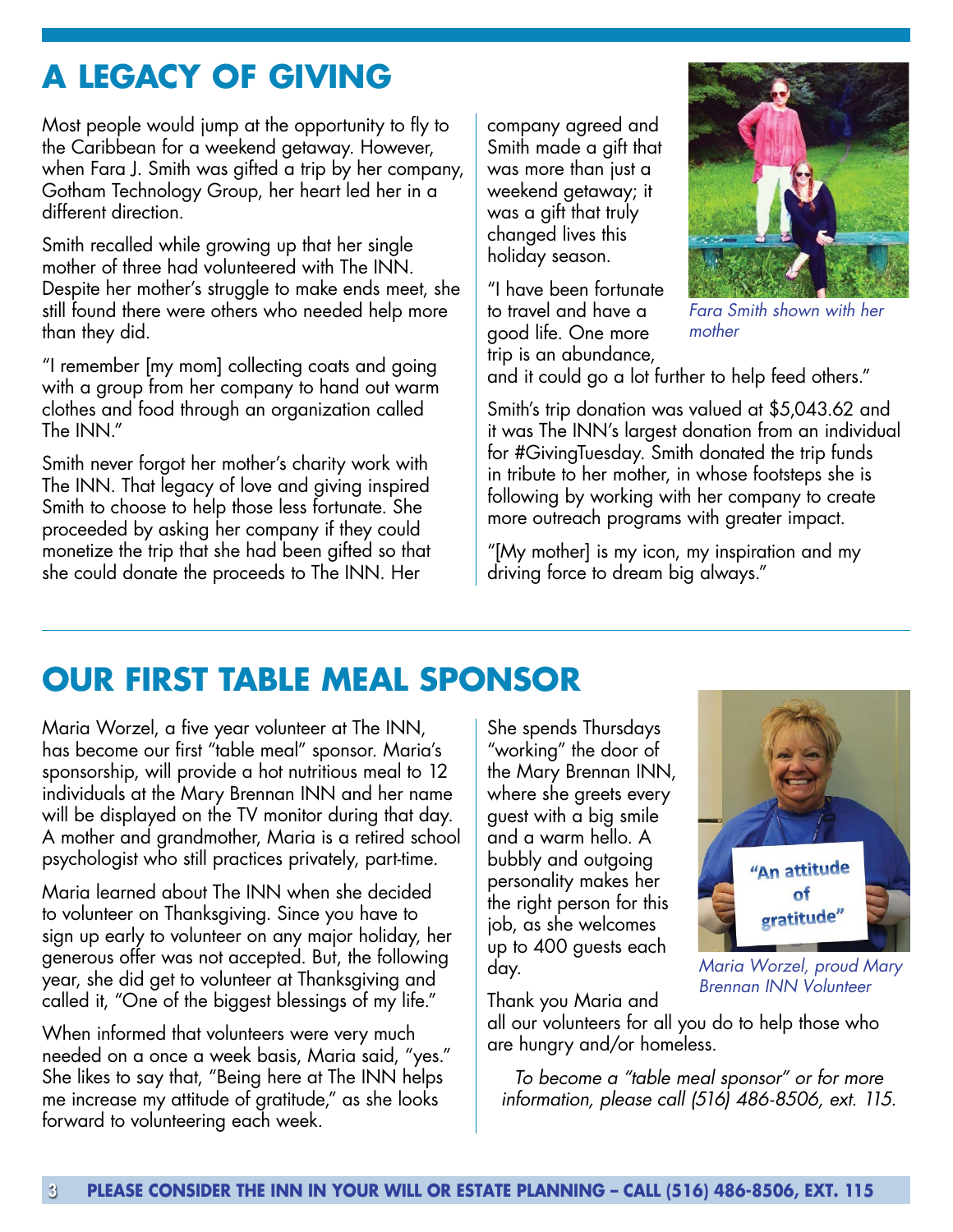# **IT WAS TIME TO GIVE BACK**

Tom Lynn, a small business owner from the north shore of Long Island, considers himself a lucky man.

He was working at the New York *Daily News* as a graphic artist when he surmised that the newspaper business was on a downward spiral and he needed to find other employment.

Tom decided to start a part-time business from his home, which he hoped would turn eventually into a full-time job to support his growing family.

Over the years his business prospered to the

"I filled in the amount and my credit card info, so each month I will be supporting The INN, a very important and worthwhile cause providing food, shelter and clothing to those who need it most right here on Long Island."

"It makes me feel good that I can help people who are less fortunate than me and my family," says Tom.

He was surprised to learn about how much is accomplished at the Center for Transformative Change (CTC). In addition to the soup kitchen and shelters, the CTC serves as a resource

point that he left the *Daily News* and now employs three fulltime individuals at an office near his home.



Due to his success,

Tom wanted to give back to the community where he leads a very good life as a husband, father and grandfather.

He decided to become a monthly donor. "It was very easy," said Tom. "Just go to The–INN.org/donatefunds and click on the BE AN INNSPIRATION box."

# Be an INNspiration

Maintains the momentum of Love

center offering direct and referral services, access to email, help in obtaining identification (in today's world, it is

impossible to find a job or a place to live without an ID or email access), as well as a clothing boutique with new and gently used clothing.

"A monthly donation of any amount can help," said Tom, who hopes that his monthly donation can inspire others to do the same by giving back.

## Thanks to YOU, we've done all this in the past six months!

It's like a heart on a swing...

Every Gift Every Month

Served 32,867 hot meals









Helped 22 guests gain employment



Provided warm shelter beds for 349 guests



Found 20 chronically homeless guests a place to call home for good

4 **GET INNVOLVED! TAKE A TOUR OF THE INN - CALL (516) 486-8506, EXT. 115**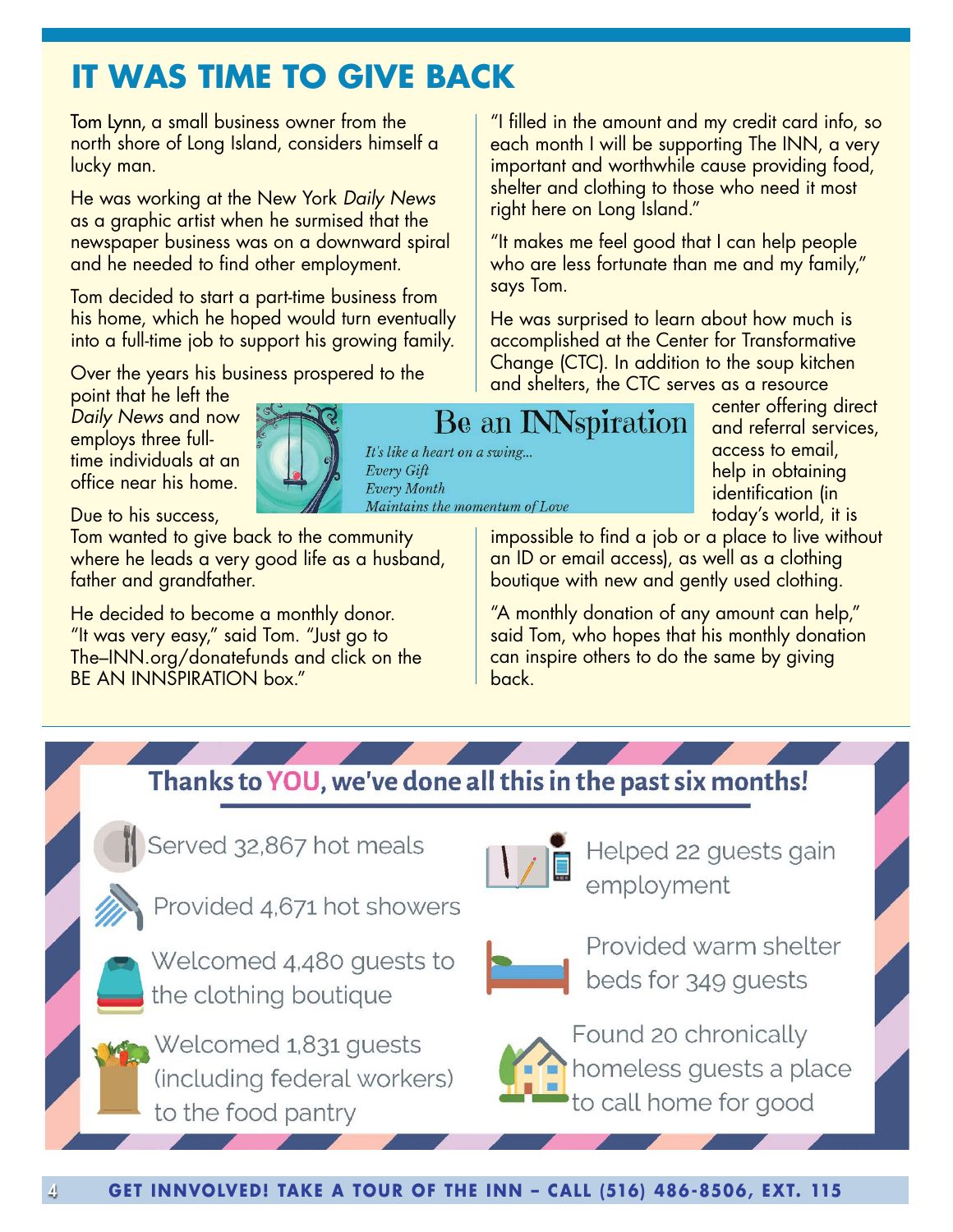# **UPCOMING EVENTS**

### **INN Youth Board Applebee's Flapjack Fundraiser**

*Saturday, April 13, 2019, 8:00-10:00am* Join students of The INN's Youth Board for their breakfast fundraising event at Applebee's in Westbury.

### **INNkeepers' Ball**

*Thursday, May 9, 2019, 6:00-10:30pm*

This year we are honoring the D & F Development Group and Tom and Eileen Lamberti at the Long Island Marriott in Uniondale.

**INN Golf Classic** *Thursday, September 26, 2019*  At Nassau Country Club, Glen Cove.

### **INN Luncheon**

*Friday, October 18, 2019*  At The Garden City Hotel, Garden City. This year we are honoring KPMG LLP.

**A Family Day of Thanks and Giving**  *Sunday, November 3, 2019*  At the Mary Brennan INN soup kitchen, Hempstead.

*For more information on events, contact Nora White at (516) 486-8506, ext. 108 / nwhite@the-inn.org or check out our events page at www.the-inn.org/events*

# **NEW AND EXCITING INITIATIVE**

### Grant Funds INN Expansion

The Village of Hempstead is one of 16 communities across New York State designated as part of Governor Cuomo's Empire State Poverty Reduction Initiative (ESPRI) and is the only ESPRI-designated community on Long Island. Thanks to funding associated with this initiative, The INN applied for an ESPRI grant and is one of nine ESPRI-funded projects in the Village. We have been awarded one year of funding for a demonstration project at the Center for Transformative Change (CTC) for the provision of mental health services.

The project began in December, 2018 as a collaboration between The INN and Central Nassau Guidance & Counseling Services (CNG). CNG currently leases an office at the CTC and a mental health counselor is on site one day per week. As per the grant, this will expand to three days a week by the end of 2019.

Guests of the Mary Brennan INN and the CTC have been informed of this new service and have responded positively. We look forward to providing this important service to the guests of The INN.

# **Our Wish List The INN is in need of:**

- Fresh fruit and vegetables
- Non-perishable foods in bags/boxes and cans – no glass please
- Diapers for children all sizes
- New underwear for men, women and children
- Metro cards single or multi-ride
- Supermarket gift cards in any denomination
- Auction items for upcoming INN events (restaurant gift certificates, tickets to sporting events, concerts or theater, "behind the scene" tours at places of interest). For more information call Nora White at (516) 486-8506, ext. 108

*Please bring your donations to the Mary Brennan INN at 100 Madison Avenue in Hempstead, Monday to Friday, 9-11 am or 2-4 pm. For directions please check our website or call (516) 486-8506, ext. 114. Thank you.*